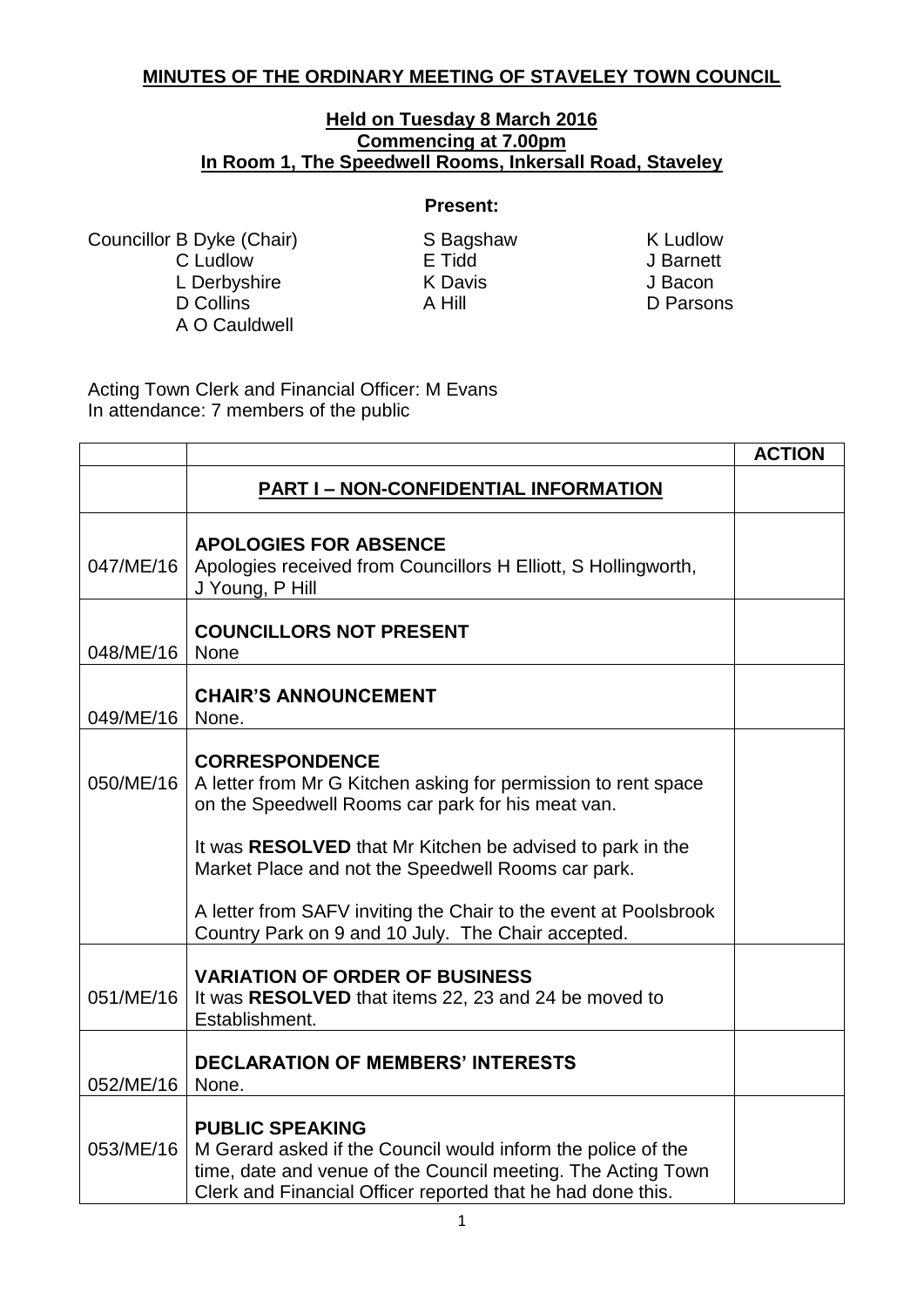|           | J Roberts BEM informed the meeting that the armed forces<br>event in July is open to all to attend.                                                                                                                                                                                                                                                                   |  |
|-----------|-----------------------------------------------------------------------------------------------------------------------------------------------------------------------------------------------------------------------------------------------------------------------------------------------------------------------------------------------------------------------|--|
|           | He also requested permission to site a storage container at the<br>Speedwell Rooms. This is to be discussed at the next meeting<br>of the Leisure and Community Committee.                                                                                                                                                                                            |  |
|           | Councillor D Parsons asked if the two canoes are stored in the<br>container and J Roberts stated that they are. The future use of<br>the canoes and boats is to be discussed at the Leisure and<br><b>Community Committee.</b>                                                                                                                                        |  |
|           | Mary White asked about the cheques for the community rooms.<br>The Acting Town Clerk and Financial Officer informed her that<br>they had been signed tonight, at the meeting.                                                                                                                                                                                         |  |
| 054/ME/16 | MINUTES OF THE ORDINARY MEETING OF STAVELEY<br><b>TOWN COUNCIL HELD ON 9 FEBRUARY 2016</b><br>It was RESOLVED that the minutes of the Ordinary Meeting of<br>Staveley Town Council held on 9 February 2016 were accepted<br>as a true record.                                                                                                                         |  |
| 055/ME/16 | <b>MATTERS ARISING FROM THE ORDINARY MEETING OF</b><br><b>STAVELEY TOWN COUNCIL HELD ON 9 FEBRUARY 2016</b><br>There were no matters arising.                                                                                                                                                                                                                         |  |
| 056/ME/16 | MINUTES OF THE POLICY, FINANCE AND PUBLICITY<br><b>COMMITTEE OF 17 FEBRUARY 2016</b><br>It was RESOLVED that the minutes of the Policy, Finance and<br>Publicity Committee of Staveley Town Council, held on 17<br>February 2016 were accepted as a true record.                                                                                                      |  |
| 057/ME/16 | <b>MATTERS ARISING FROM THE POLICY, FINANCE AND</b><br><b>PUBLICITY COMMITTEE OF 17 FEBRUARY 2016</b><br>There were no matters arising.                                                                                                                                                                                                                               |  |
| 058/ME/16 | <b>MINUTES OF THE PLANNING AND ENVIRONMENT</b><br><b>COMMITTEE OF 17 FEBRUARY 2016</b><br>It was RESOLVED that the minutes of the Planning and<br>Environment Committee of 17 February 2016 were accepted as<br>a true record.                                                                                                                                        |  |
| 059/ME/16 | <b>MATTERS ARISING FROM THE PLANNING AND</b><br><b>ENVIRONMENT COMMITTEE OF 17 FEBRUARY 2016</b><br>Councillor A Hill asked if the Council had been consulted on<br>proposed changes to the junction of Middlecroft Green. He has<br>concerns relating to traffic safety. The Acting Town Clerk and<br>Financial Officer stated that he would research this proposal. |  |
| 060/ME/16 | MINUTES OF THE LEISURE AND COMMUNITY COMMITTEE<br>OF 24 FEBRUARY 2016<br>It was RESOLVED that the minutes of the Leisure and                                                                                                                                                                                                                                          |  |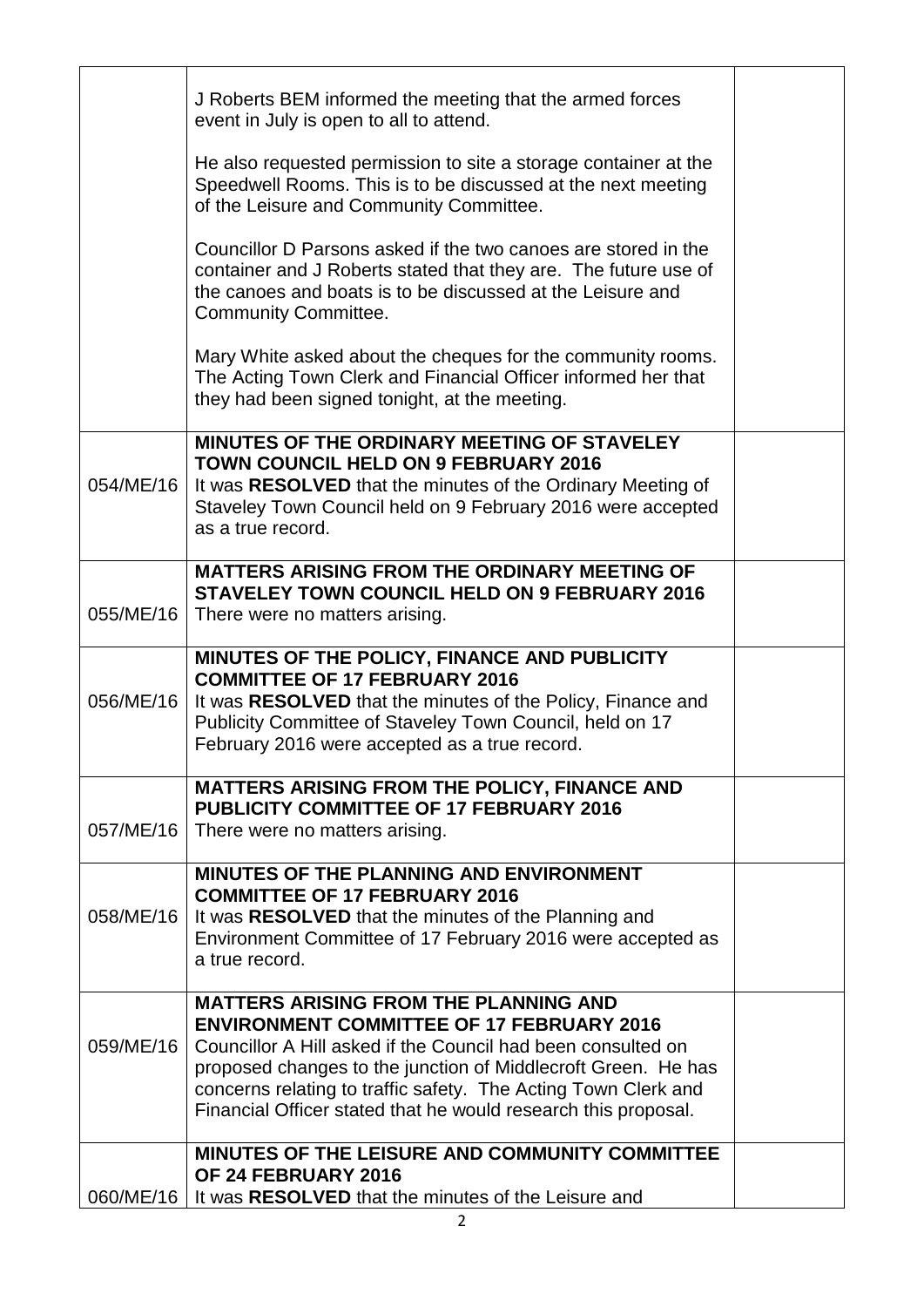|           | Community Committee of 24 February 2016 were accepted as a<br>true record.                                                                                                                                                                                              |  |
|-----------|-------------------------------------------------------------------------------------------------------------------------------------------------------------------------------------------------------------------------------------------------------------------------|--|
| 061/ME/16 | <b>MATTERS ARISING FROM THE LEISURE AND COMMUNITY</b><br><b>COMMITTEE OF 24 FEBRUARY 2016</b><br>Councillor A Hill thanked the Committee for their work in<br>securing the booking for Ireland Colliery Band at an appropriate<br>commercial rate.                      |  |
| 062/ME/16 | <b>WARD REPORTS BY COUNCILLORS</b><br>Councillor D Parsons asked if the Council were aware of any<br>proposals to build a sub-station at Poolsbrook. The Acting<br>Town Clerk and Financial Officer stated that he would look into<br>this.                             |  |
|           | Councillor Parsons also expressed concern about the height of<br>the Erin Site (Viridor). The Acting Town Clerk and Financial<br>Officer was asked to check if this breached the original<br>approval.                                                                  |  |
|           | Councillor B Dyke informed the meeting that an application for a<br>fast food outlet on Wharf Lane had been refused by Chesterfield<br>Borough Council.                                                                                                                 |  |
| 063/ME/16 | <b>ACCOUNTS - SCHEDULE OF PAYMENTS</b><br>A bank reconciliation was signed by Councillor K Ludlow.                                                                                                                                                                      |  |
| 064/ME/16 | <b>ALLOTMENTS</b><br>The Acting Town Clerk and Financial Officer reported that he is<br>meeting with A Dunn of Chesterfield Borough Council to discuss<br>progressing a clean up of the Barrow Hill Allotments. He will<br>report back on progress to a future meeting. |  |
|           | Councillor D Collins reported that he may, potentially, have a<br>funding source for work on this site.                                                                                                                                                                 |  |
| 065/ME/16 | <b>ITEMS FOR ACTION</b><br>None.                                                                                                                                                                                                                                        |  |
| 066/ME/16 | <b>CHESTERFIELD BOROUGH COUNCIL</b><br>Nothing to report.                                                                                                                                                                                                               |  |
| 067/ME/16 | <b>FIXING OF THE COMMON SEAL</b><br>It was RESOLVED that the common seal of the Council be<br>affixed to any documents or agreements necessary to carry into<br>effect any resolutions or decisions passed by or confirmed at<br>this meeting:                          |  |
|           | (i)<br>The lease of Unit 9 The Stables was signed and sealed by<br>two members of the Council and the Acting Town Clerk and<br><b>Financial Officer.</b>                                                                                                                |  |
|           | The lease of Unit 10 The Stables was signed and sealed by<br>(ii)<br>two members of the Council and the Acting Town Clerk and<br>Financial Officer.                                                                                                                     |  |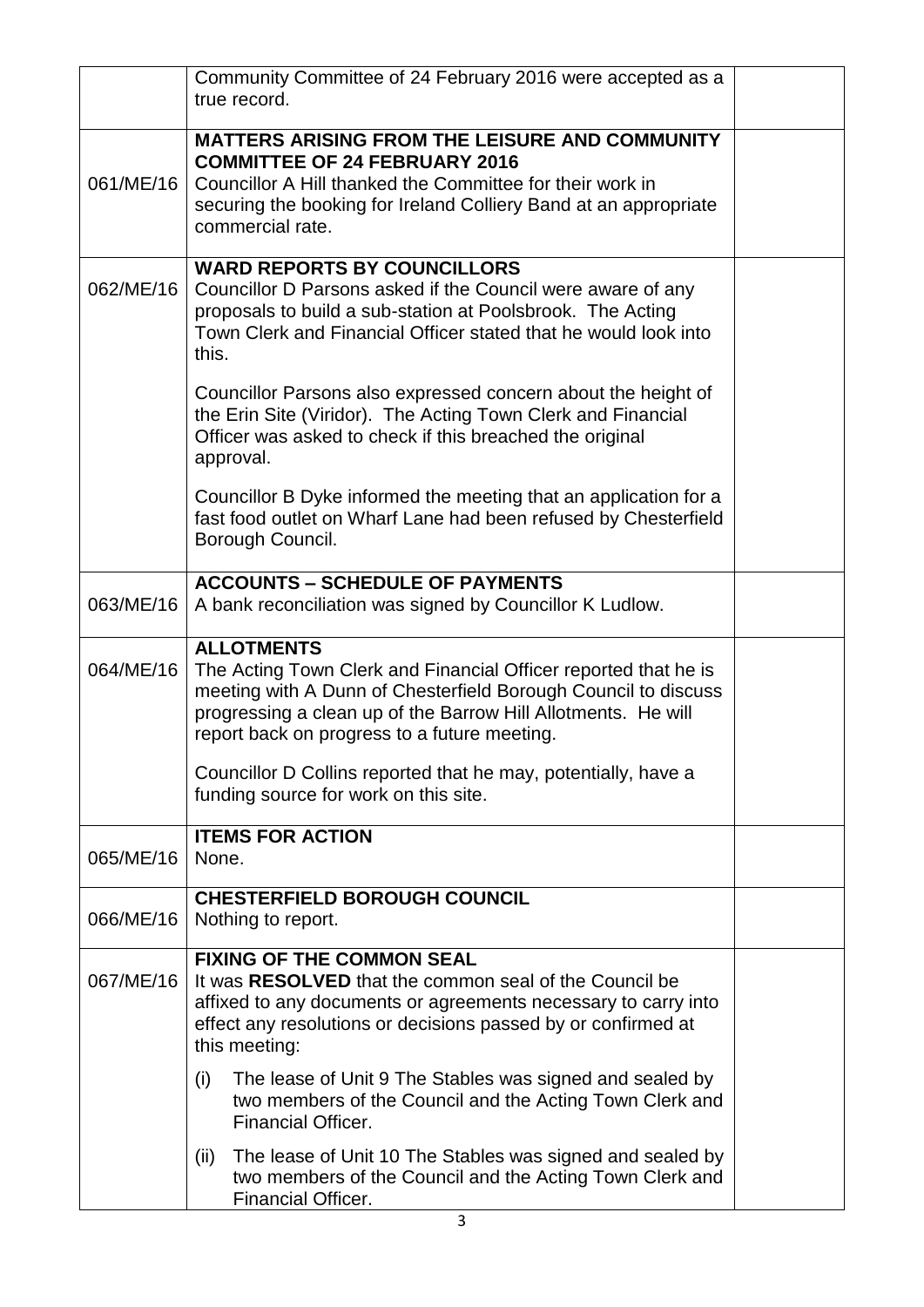|           | <b>PART II - CONFIDENTIAL BUSINESS</b>                                                                                                                                                                                                 |  |
|-----------|----------------------------------------------------------------------------------------------------------------------------------------------------------------------------------------------------------------------------------------|--|
|           | <b>PUBLIC BODIES (ADMISSION TO MEETINGS) ACT 1960</b>                                                                                                                                                                                  |  |
| 068/ME/16 | <b>RESOLVED – That in view of the fact that publicity would be</b><br>prejudicial to the public interest by reason of<br>representatives of the press be excluded from<br>this meeting during the discussion thereof.                  |  |
|           | <b>ESTABLISHMENT</b>                                                                                                                                                                                                                   |  |
| 069/ME/16 | <b>ACTING TOWN CLERK'S REPORT</b><br>The Acting Town Clerk and Financial Officer presented a report<br>on the following:                                                                                                               |  |
|           | <b>Heart of Staveley</b><br>Audit<br>Staffing<br>$\bullet$<br><b>Health and Safety</b><br>The Stables<br>$\bullet$<br><b>Speedwell Rooms</b>                                                                                           |  |
|           | During a discussion about the container that is on hire and<br>which has now been sited at the Speedwell Rooms, it was<br><b>RESOLVED</b> that the Council buys the container from Total Hire,<br>after asking for a discounted price. |  |
|           | Councillor C Ludlow and the Acting Town Clerk and Financial<br>Officer are to meet with T Damms about the Speedwell Rooms<br>car park.                                                                                                 |  |
| 070/ME/16 | <b>BUDGET REPORT</b><br>The Acting Town Clerk and Financial Officer presented a budget<br>update report.                                                                                                                               |  |
|           | It was RESOLVED that:                                                                                                                                                                                                                  |  |
|           | The projected outturn for 2015/16 is noted.<br>$\blacksquare$                                                                                                                                                                          |  |
|           | Loan number 1 from Derbyshire County Council is paid off<br>$\blacksquare$<br>before 31 March 2016.                                                                                                                                    |  |
|           | Negotiations commence with Derbyshire County Council for<br>an extension to the due date for loan number 2.                                                                                                                            |  |
|           | Loan number 2 is paid off at the earliest opportunity in<br>$\blacksquare$<br>financial year 2016/17.                                                                                                                                  |  |
| 071/ME/16 | <b>STAFFING REVIEW AND ISSUES</b><br>Councillor C Ludlow gave an update on the position relating to<br>the Assistant Financial Officer.                                                                                                |  |